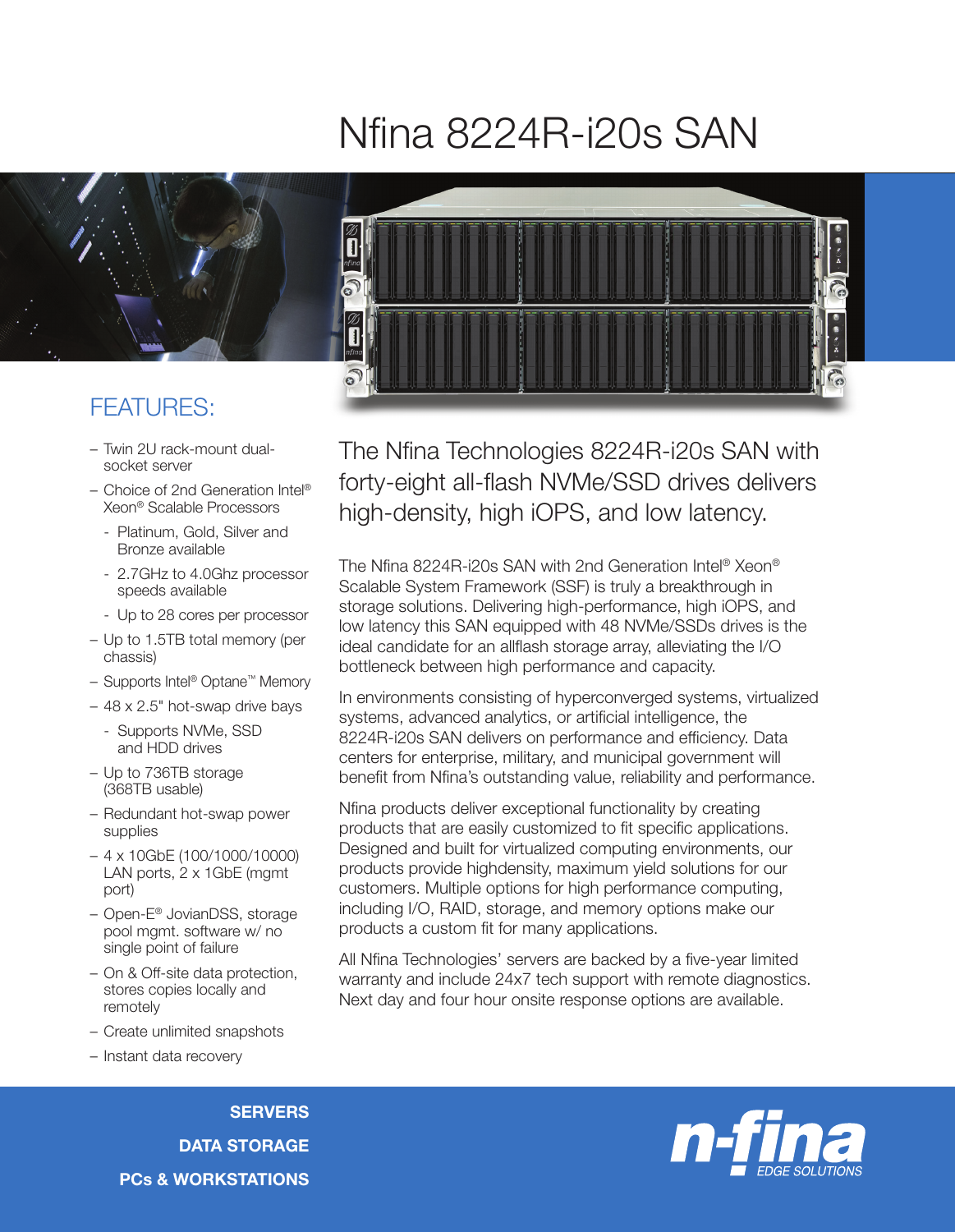## NFINA 8224R-i20s SAN

| <b>SPECIFICATIONS</b>        |                                                                                                                                                                                                                                                           |
|------------------------------|-----------------------------------------------------------------------------------------------------------------------------------------------------------------------------------------------------------------------------------------------------------|
| Form Factor                  | Twin 2U rack-mount, 3.44" x 16.93" x 27.95" (per chassis)                                                                                                                                                                                                 |
| <b>Operating Temperature</b> | 10°C to 35°C (50°F to 95°F)                                                                                                                                                                                                                               |
| Processor                    | 2nd Generation Intel® Xeon® Scalable Processors, up to 28 cores each                                                                                                                                                                                      |
| Processor Speed              | 2.7GHz to 4.0GHz                                                                                                                                                                                                                                          |
| Socket                       | Dual Socket P                                                                                                                                                                                                                                             |
| Memory                       | Up 24 DIMM slots, DDR4 ECC 2933 MHz (per chassis)<br>1.5TB Max memory capacity (per chassis)<br>Intel <sup>®</sup> Optane <sup>™</sup> Memory supported                                                                                                   |
| Storage                      | 24 x 2.5" hot-swap drive bays (front - per chassis)<br>Supports: 24 NVMe, SSD, and HDD drives (per chassis)<br>2 x 2.5" rear mounted hot-swap drives (optional - per chassis)<br>2 x Internal M.2 NVMe/SSDs (2280), PCIe or SATA (optional - per chassis) |
| Maximum Storage              | Up to 736TB (368TB usable), depending on drive type                                                                                                                                                                                                       |
| Software RAID                | 0,1,10, optional 5                                                                                                                                                                                                                                        |
| Hardware RAID/Caching        | Hardware RAID optional, Caching available                                                                                                                                                                                                                 |
| Input Voltage                | 100-127V @ 8.5A, 50/60 Hz<br>200-240V @ 7.5A, 50/60 Hz                                                                                                                                                                                                    |
| Power Supply                 | Redundant hot-swap power supplies @ 1300W AC each                                                                                                                                                                                                         |
| Remote Management            | IPMI 2.0, KVM over HTML5                                                                                                                                                                                                                                  |
| OS Supported                 | Open-E® JovianDSS™, VMware® ESXi™ 6.0-7.0, Microsoft® Windows<br>Server® 2016, 2019, Red Hat® RHEL 5,6,7x, SUSE® SLES<br>11,12, Ubuntu 14,15,16,17, XenServer® 6.5-7.6, CentOS™ 6,7, KVM,<br>more options available                                       |
| Certifications               | NRTL Nemko (US, Canada), CE (Europe), RCM (Australia/NZ), GS (Germany),<br>FCC (US), ICES-3(A) (Canada), KC (Korea), Ukraine Certification, BSMI (Taiwan),<br>EAC (Russia), VCCI-A (Japan), RoHS EVPU 20 (China), MIC (Vietnam)                           |
| Warranty                     | 5 years                                                                                                                                                                                                                                                   |